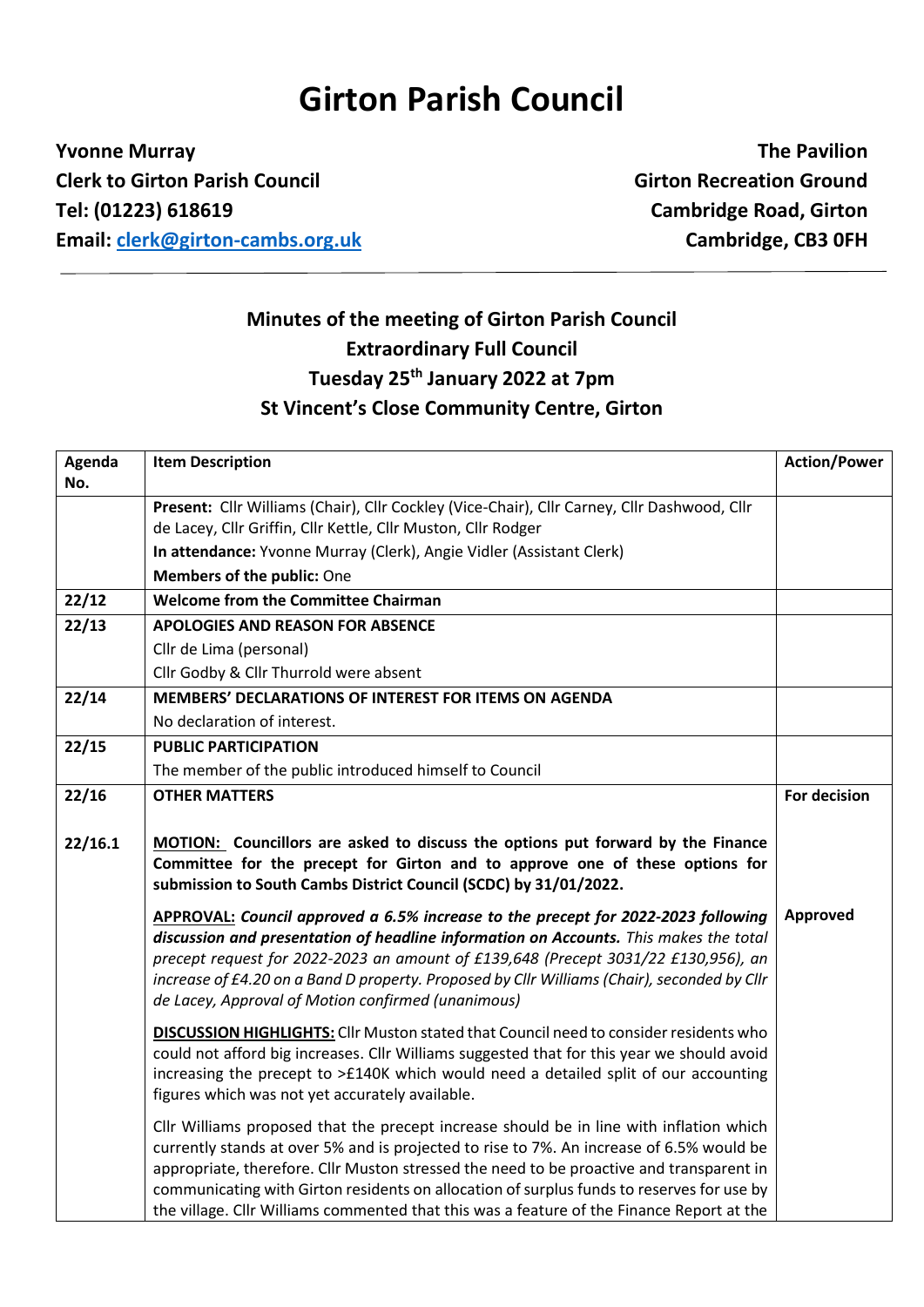|         | public Annual Parish Meeting in May each year. Yvonne Murray (Clerk) confirmed that<br>Communication policy & channels were to be reviewed as a Council priority. Cllr Carney<br>asked question on revenue made from hiring facilities owned by GPC. Cllr Williams<br>confirmed that prices were normally revised annually but had been frozen for the last two<br>years due to COVID. Cllr Cockley confirmed there would be a review of charges once or<br>development plan is complete and this would also reflect the need to charge VAT in the<br>future. |          |
|---------|---------------------------------------------------------------------------------------------------------------------------------------------------------------------------------------------------------------------------------------------------------------------------------------------------------------------------------------------------------------------------------------------------------------------------------------------------------------------------------------------------------------------------------------------------------------|----------|
| 22/16.2 | MOTION: Councillors are asked to approve an existing quote provided by Streets<br>Accountants to advise on VAT Registration details for Girton Parish Council. Note: The<br>decision to become VAT registered was confirmed in October 2021 Full Council.                                                                                                                                                                                                                                                                                                     |          |
|         | <b>MOTION ALTERNATIVE (CIIr Williams proposed an alternative motion as below):</b>                                                                                                                                                                                                                                                                                                                                                                                                                                                                            |          |
|         | Councillors are asked to request a further quote from Streets after giving clearer more<br>specific detail around their requirements around VAT Registration advice. The request<br>will include but not be limited to:                                                                                                                                                                                                                                                                                                                                       |          |
|         | <b>For Girton Parish Council</b>                                                                                                                                                                                                                                                                                                                                                                                                                                                                                                                              |          |
|         | What is the procedure for registering for VAT?<br>$\overline{\phantom{a}}$<br>What regime of VAT GPC are to register for?<br>What are the constraints on and procedure for back-dated claims (timeline for<br>claims)?<br>Any other considerations that Streets would advise GPC to consider based on<br>their given requirements?                                                                                                                                                                                                                            | Approved |
|         | Two further quotes for advice on the detail of VAT registration will be sought by the<br>clerk. These are required to be delivered in a 2-week period.                                                                                                                                                                                                                                                                                                                                                                                                        |          |
|         | <b>APPROVAL OF ALTERNATIVE MOTION:</b> Proposed: Cllr Williams (Chair), Seconded: Cllr<br>Griffin, Approved, one abstention.                                                                                                                                                                                                                                                                                                                                                                                                                                  |          |
|         | <b>DISCUSSION HIGHLIGHTS:</b>                                                                                                                                                                                                                                                                                                                                                                                                                                                                                                                                 |          |
|         | Significant discussion took place by Council focusing on the below:                                                                                                                                                                                                                                                                                                                                                                                                                                                                                           |          |
|         | Strength and content of the original motion,<br>$\overline{\phantom{a}}$<br>Whether advice was needed by Council on VAT regime and back claims.<br>$\overline{\phantom{a}}$<br>Clarification that users will not be charged back-payments if VAT registration took<br>$\overline{\phantom{a}}$<br>place. Any back dated claim will only be made if the value significantly exceeds<br>the VAT income liability.<br>The need for quotes from three suppliers in line with Financial Regulations                                                                | Approved |
|         | As a result of above discussion, a revised motion was proposed and approved.                                                                                                                                                                                                                                                                                                                                                                                                                                                                                  |          |
| 22/16.3 | MOTION: Councillors are asked to approve that Girton Parish Council (via the clerk) will<br>apply to NALC to take part in the Local Council Award Scheme for the Bronze Award.<br>The application will be made for the May 2022 round of National Panel dates.<br>Councillors are asked to confirm that preparation for GPC May Bronze Award<br>application will begin immediately following this extraordinary meeting.                                                                                                                                      |          |
|         | <b>APPROVAL:</b> Proposed by Haydn Williams (Chair), seconded by Ann Muston (Finance<br>Chair). Approval of Motion confirmed (unanimous)                                                                                                                                                                                                                                                                                                                                                                                                                      |          |
|         | <b>DISCUSSION HIGHLIGHTS:</b> Link to award scheme details: Local Council Award Scheme<br>(nalc.gov.uk) and National Panel dates: file (nalc.gov.uk)                                                                                                                                                                                                                                                                                                                                                                                                          |          |